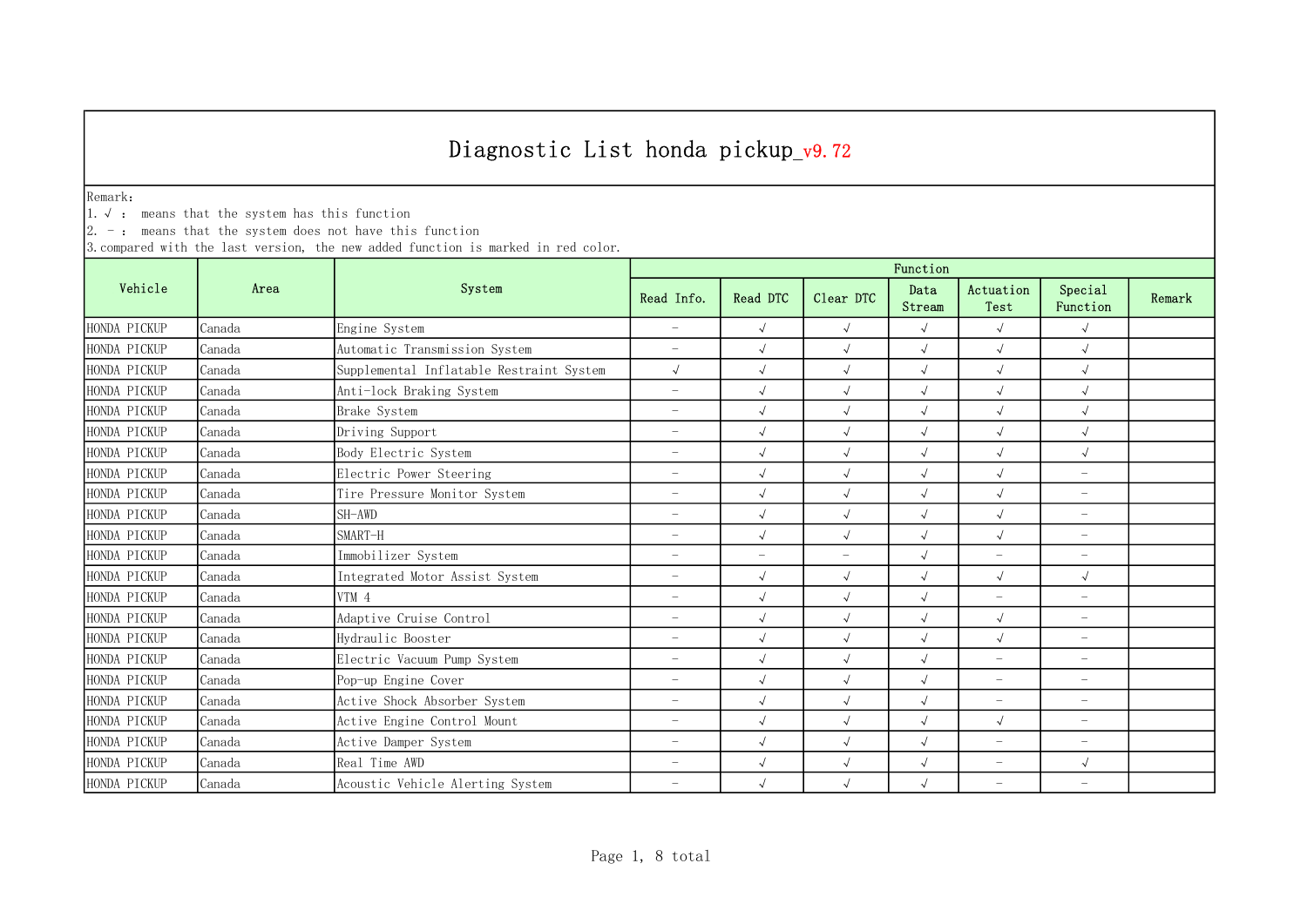Remark:

1.√ : means that the system has this function

 $2. -:$  means that the system does not have this function

|              | Area   | System                                   | Function                 |            |                          |                          |                          |                          |        |  |
|--------------|--------|------------------------------------------|--------------------------|------------|--------------------------|--------------------------|--------------------------|--------------------------|--------|--|
| Vehicle      |        |                                          | Read Info.               | Read DTC   | Clear DTC                | Data<br>Stream           | Actuation<br>Test        | Special<br>Function      | Remark |  |
| HONDA PICKUP | Canada | CAN Gateway                              | $\equiv$                 | $\sqrt{ }$ | $\sqrt{ }$               | $\overline{\phantom{0}}$ | $\overline{\phantom{a}}$ | $\equiv$                 |        |  |
| HONDA PICKUP | Canada | Precision All Wheel Steer                | $\overline{\phantom{m}}$ | $\sqrt{2}$ | $\sqrt{ }$               | $\sqrt{ }$               | $\sqrt{2}$               | $\sqrt{ }$               |        |  |
| HONDA PICKUP | Canada | <b>EDLC</b>                              | $\overline{\phantom{m}}$ | $\sqrt{ }$ | $\sqrt{ }$               | $\sqrt{2}$               | $\sqrt{ }$               | $\overline{\phantom{m}}$ |        |  |
| HONDA PICKUP | Canada | R/C ENG Starter                          | $\overline{\phantom{m}}$ | $-$        | $\overline{\phantom{m}}$ | $\sqrt{ }$               | $\overline{\phantom{m}}$ | $\overline{\phantom{m}}$ |        |  |
| HONDA PICKUP | Canada | <b>SVT</b>                               | $\overline{\phantom{m}}$ | $\sqrt{2}$ | $\sqrt{ }$               | $\sqrt{ }$               | $\sqrt{ }$               | $\sqrt{ }$               |        |  |
| HONDA PICKUP | Europ  | Engine System                            | $\overline{\phantom{m}}$ | $\sqrt{ }$ | $\sqrt{ }$               | $\sqrt{ }$               | $\sqrt{ }$               | $\sqrt{ }$               |        |  |
| HONDA PICKUP | Europ  | Automatic Transmission System            | $\overline{\phantom{0}}$ | $\sqrt{ }$ | $\sqrt{ }$               | $\sqrt{ }$               | $\sqrt{ }$               | $\sqrt{ }$               |        |  |
| HONDA PICKUP | Europ  | Supplemental Inflatable Restraint System | $\sqrt{ }$               | $\sqrt{2}$ | $\sqrt{ }$               | $\sqrt{ }$               | $\sqrt{ }$               | $\sqrt{ }$               |        |  |
| HONDA PICKUP | Europ  | Anti-lock Braking System                 | $\overline{\phantom{m}}$ | $\sqrt{2}$ | $\sqrt{ }$               | $\sqrt{ }$               | $\sqrt{ }$               | $\sqrt{ }$               |        |  |
| HONDA PICKUP | Europ  | Body Electric System                     | $\overline{\phantom{m}}$ | $\sqrt{ }$ | $\sqrt{ }$               | $\sqrt{ }$               | $\sqrt{2}$               | $\sqrt{ }$               |        |  |
| HONDA PICKUP | Europ  | Electric Power Steering                  | $\overline{\phantom{m}}$ | $\sqrt{ }$ | $\sqrt{ }$               | $\sqrt{ }$               | $\sqrt{ }$               | $\overline{\phantom{m}}$ |        |  |
| HONDA PICKUP | Europ  | Tire Pressure Monitor System             | $\overline{\phantom{m}}$ | $\sqrt{ }$ | $\sqrt{ }$               | $\sqrt{2}$               | $\sqrt{2}$               | $\overline{\phantom{m}}$ |        |  |
| HONDA PICKUP | Europ  | SH–AWD                                   | $\overline{\phantom{m}}$ | $\sqrt{2}$ | $\sqrt{ }$               | $\sqrt{}$                | $\sqrt{ }$               | $\overline{\phantom{m}}$ |        |  |
| HONDA PICKUP | Europ  | SMART-H                                  | $\overline{\phantom{m}}$ | $\sqrt{ }$ | $\sqrt{ }$               | $\sqrt{2}$               | $\sqrt{2}$               | $\overline{\phantom{0}}$ |        |  |
| HONDA PICKUP | Europ  | Immobilizer System                       | $\overline{\phantom{m}}$ | $-$        | $\overline{\phantom{m}}$ | $\sqrt{ }$               | $-$                      | $\overline{\phantom{m}}$ |        |  |
| HONDA PICKUP | Europ  | Integrated Motor Assist System           | $\overline{\phantom{a}}$ | $\sqrt{ }$ | $\sqrt{ }$               | $\sqrt{ }$               | $\sqrt{2}$               | $\sqrt{ }$               |        |  |
| HONDA PICKUP | Europ  | VTM 4                                    | $\overline{a}$           | $\sqrt{ }$ | $\sqrt{ }$               | $\sqrt{ }$               | $\overline{\phantom{m}}$ | $\overline{\phantom{m}}$ |        |  |
| HONDA PICKUP | Europ  | Adaptive Cruise Control                  | $\overline{\phantom{a}}$ | $\sqrt{ }$ | $\sqrt{ }$               | $\sqrt{ }$               | $\sqrt{2}$               | $\overline{\phantom{0}}$ |        |  |
| HONDA PICKUP | Europ  | Hydraulic Booster                        | $\overline{\phantom{a}}$ | $\sqrt{2}$ | $\sqrt{ }$               | $\sqrt{ }$               | $\sqrt{2}$               | $\overline{\phantom{0}}$ |        |  |
| HONDA PICKUP | Europ  | Electric Vacuum Pump System              | $\overline{\phantom{m}}$ | $\sqrt{2}$ | $\sqrt{ }$               | $\sqrt{ }$               | $\equiv$                 | $\overline{\phantom{m}}$ |        |  |
| HONDA PICKUP | Europ  | Pop-up Engine Cover                      | $\overline{\phantom{m}}$ | $\sqrt{ }$ | $\sqrt{ }$               | $\sqrt{ }$               | $\overline{\phantom{0}}$ | $\overline{\phantom{m}}$ |        |  |
| HONDA PICKUP | Europ  | Active Shock Absorber System             | $\overline{\phantom{m}}$ | $\sqrt{ }$ | $\sqrt{ }$               | $\sqrt{ }$               | $\overline{\phantom{m}}$ | $\overline{\phantom{m}}$ |        |  |
| HONDA PICKUP | Europ  | Brake System                             | $\overline{\phantom{0}}$ |            | $\sqrt{ }$               | $\sqrt{ }$               | $\sqrt{ }$               | $\sqrt{ }$               |        |  |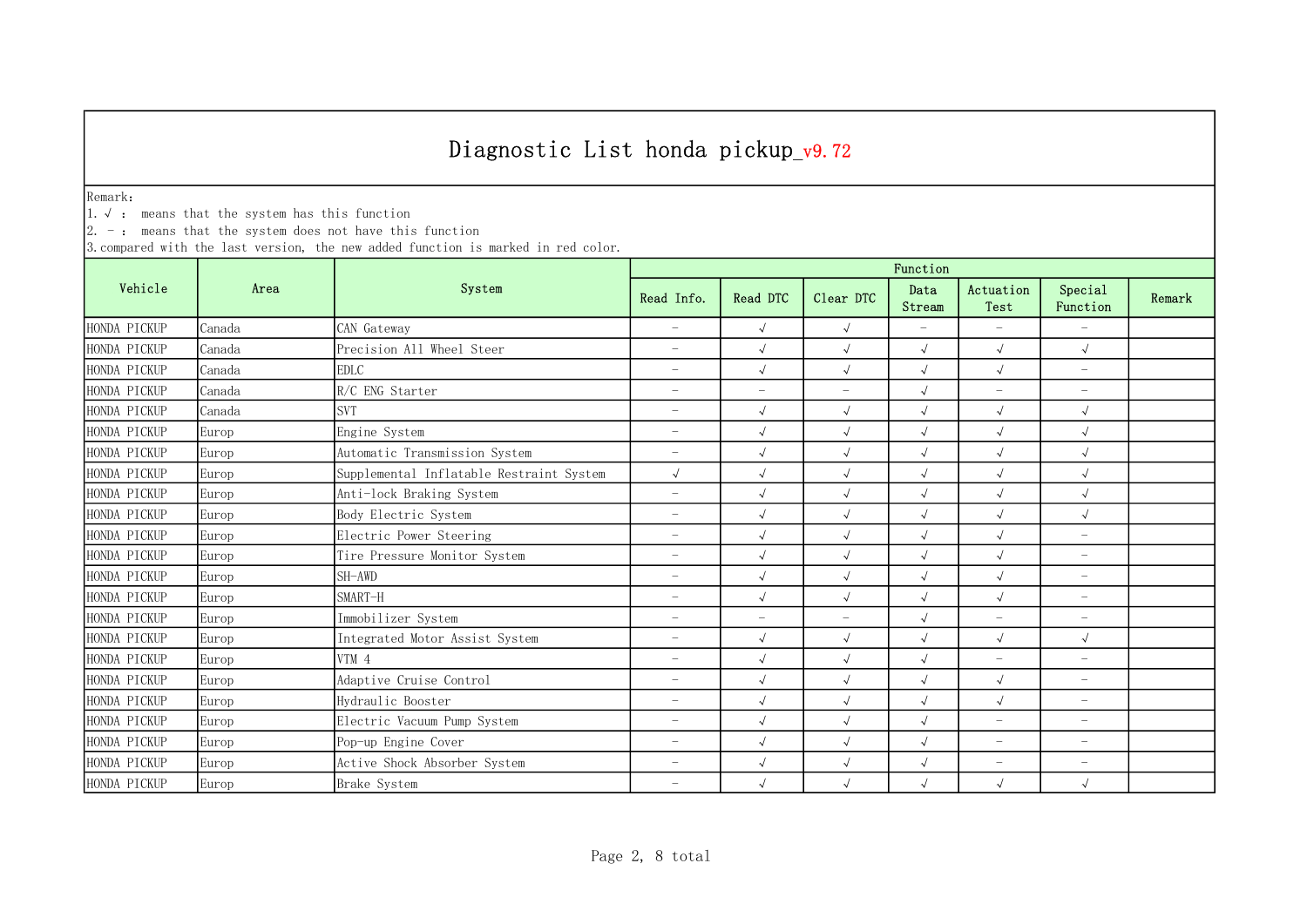Remark:

1.√ : means that the system has this function

 $2. -:$  means that the system does not have this function

|              |                     | System                                   | Function                 |                          |                          |                          |                          |                          |        |  |
|--------------|---------------------|------------------------------------------|--------------------------|--------------------------|--------------------------|--------------------------|--------------------------|--------------------------|--------|--|
| Vehicle      | Area                |                                          | Read Info.               | Read DTC                 | Clear DTC                | Data<br>Stream           | Actuation<br>Test        | Special<br>Function      | Remark |  |
| HONDA PICKUP | Europ               | Driving Support                          | $\overline{\phantom{0}}$ | $\sqrt{ }$               | $\sqrt{ }$               | $\sqrt{ }$               | $\sqrt{ }$               | $\sqrt{ }$               |        |  |
| HONDA PICKUP | Europ               | Active Damper System                     | $\overline{\phantom{m}}$ | $\sqrt{2}$               | $\sqrt{ }$               | $\sqrt{ }$               | $\overline{\phantom{a}}$ | $\overline{\phantom{a}}$ |        |  |
| HONDA PICKUP | Europ               | Real Time AWD                            | $\overline{\phantom{m}}$ | $\sqrt{ }$               | $\sqrt{ }$               | $\sqrt{ }$               | $\overline{\phantom{m}}$ | $\sqrt{ }$               |        |  |
| HONDA PICKUP | Europ               | Acoustic Vehicle Alerting System         | $\overline{\phantom{m}}$ | $\sqrt{2}$               | $\sqrt{ }$               | $\sqrt{ }$               | $\overline{\phantom{m}}$ | $\overline{\phantom{m}}$ |        |  |
| HONDA PICKUP | Europ               | CAN Gateway                              | $\overline{\phantom{a}}$ | $\sqrt{ }$               | $\sqrt{ }$               | $\overline{\phantom{0}}$ | $\overline{\phantom{m}}$ | $\overline{\phantom{m}}$ |        |  |
| HONDA PICKUP | Europ               | Precision All Wheel Steer                | $\overline{\phantom{a}}$ | $\sqrt{2}$               | $\sqrt{ }$               | $\sqrt{ }$               | $\sqrt{ }$               | $\sqrt{ }$               |        |  |
| HONDA PICKUP | Europ               | <b>EDLC</b>                              | $\overline{\phantom{0}}$ | $\sqrt{ }$               | $\sqrt{ }$               | $\sqrt{2}$               | $\sqrt{ }$               | $\overline{\phantom{m}}$ |        |  |
| HONDA PICKUP | Europ               | Active Engine Control Mount              | $\overline{\phantom{a}}$ | $\sqrt{2}$               | $\sqrt{ }$               | $\sqrt{2}$               | $\sqrt{ }$               | $\overline{\phantom{a}}$ |        |  |
| HONDA PICKUP | Europ               | 4ws                                      | $\overline{\phantom{a}}$ | $\sqrt{ }$               | $\sqrt{ }$               | $\sqrt{2}$               | $\sqrt{ }$               | $\sqrt{ }$               |        |  |
| HONDA PICKUP | Europ               | i-Shift                                  | $\overline{\phantom{a}}$ | $\sqrt{2}$               | $\sqrt{ }$               | $\sqrt{ }$               | $\overline{\phantom{m}}$ | $\overline{\phantom{m}}$ |        |  |
| HONDA PICKUP | Europ               | <b>SVT</b>                               | $\overline{\phantom{m}}$ | $\sqrt{2}$               | $\sqrt{ }$               | $\sqrt{ }$               | $\overline{\phantom{m}}$ | $\overline{\phantom{m}}$ |        |  |
| HONDA PICKUP | Genera1             | Engine System                            | $\overline{\phantom{0}}$ | $\sqrt{2}$               | $\sqrt{ }$               | $\sqrt{2}$               | $\sqrt{2}$               | $\sqrt{ }$               |        |  |
| HONDA PICKUP | General             | Automatic Transmission System            | $\overline{\phantom{m}}$ | $\sqrt{ }$               | $\sqrt{ }$               | $\sqrt{2}$               | $\sqrt{2}$               | $\sqrt{ }$               |        |  |
| HONDA PICKUP | General             | Supplemental Inflatable Restraint System | $\sqrt{}$                | $\sqrt{ }$               | $\sqrt{ }$               | $\sqrt{2}$               | $\sqrt{}$                | $\sqrt{ }$               |        |  |
| HONDA PICKUP | General             | Anti-lock Braking System                 | $\overline{\phantom{m}}$ | $\sqrt{2}$               | $\sqrt{ }$               | $\sqrt{ }$               | $\sqrt{ }$               | $\sqrt{ }$               |        |  |
| HONDA PICKUP | General             | Body Electric System                     | $\overline{\phantom{a}}$ | $\sqrt{ }$               | $\sqrt{ }$               | $\sqrt{ }$               | $\sqrt{ }$               | $\sqrt{ }$               |        |  |
| HONDA PICKUP | General             | Electric Power Steering                  | $\overline{\phantom{a}}$ | $\sqrt{ }$               | $\sqrt{ }$               | $\sqrt{ }$               | $\sqrt{ }$               | $\overline{\phantom{m}}$ |        |  |
| HONDA PICKUP | General             | Tire Pressure Monitor System             | $\overline{\phantom{a}}$ | $\sqrt{ }$               | $\sqrt{ }$               | $\sqrt{2}$               | $\sqrt{2}$               | $\overline{\phantom{a}}$ |        |  |
| HONDA PICKUP | Genera1             | SH-AWD                                   | $\overline{\phantom{a}}$ | $\sqrt{2}$               | $\sqrt{ }$               | $\sqrt{2}$               | $\sqrt{ }$               | $\overline{\phantom{m}}$ |        |  |
| HONDA PICKUP | Genera <sub>1</sub> | SMART-H                                  | $\overline{\phantom{m}}$ | $\sqrt{2}$               | $\sqrt{ }$               | $\sqrt{ }$               | $\sqrt{ }$               | $\overline{\phantom{m}}$ |        |  |
| HONDA PICKUP | General             | Immobilizer System                       | $\overline{\phantom{m}}$ | $\overline{\phantom{m}}$ | $\overline{\phantom{0}}$ | $\sqrt{ }$               | $\overline{\phantom{a}}$ | $\overline{\phantom{m}}$ |        |  |
| HONDA PICKUP | Genera1             | Integrated Motor Assist System           | $\overline{\phantom{m}}$ | $\sqrt{ }$               | $\sqrt{ }$               | $\sqrt{ }$               | $\sqrt{ }$               | $\sqrt{ }$               |        |  |
| HONDA PICKUP | General             | VTM 4                                    | $\overline{\phantom{0}}$ | $\sqrt{ }$               | $\sqrt{ }$               | $\sqrt{ }$               | $\overline{\phantom{0}}$ | $\overline{\phantom{a}}$ |        |  |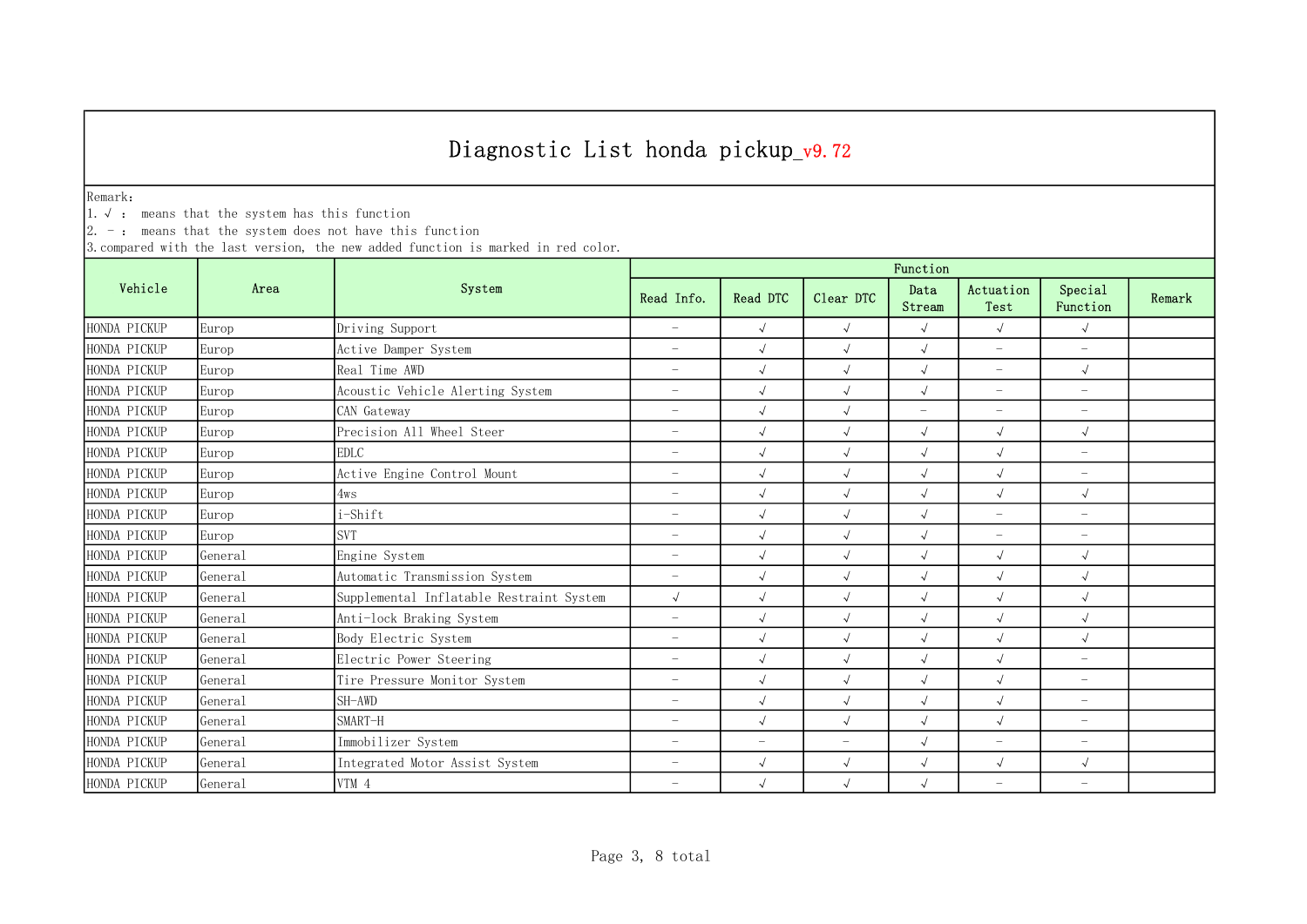Remark:

1.√ : means that the system has this function

 $2. -:$  means that the system does not have this function

|              |                     | System                                   | Function                 |                          |                          |                |                          |                          |        |  |
|--------------|---------------------|------------------------------------------|--------------------------|--------------------------|--------------------------|----------------|--------------------------|--------------------------|--------|--|
| Vehicle      | Area                |                                          | Read Info.               | Read DTC                 | Clear DTC                | Data<br>Stream | Actuation<br>Test        | Special<br>Function      | Remark |  |
| HONDA PICKUP | Genera1             | Adaptive Cruise Control                  | $\overline{\phantom{m}}$ | $\sqrt{ }$               | $\sqrt{ }$               | $\sqrt{ }$     | $\sqrt{ }$               | $\equiv$                 |        |  |
| HONDA PICKUP | General             | Hydraulic Booster                        | $\overline{\phantom{a}}$ | $\sqrt{ }$               | $\sqrt{ }$               | $\sqrt{ }$     | $\sqrt{ }$               | $\overline{\phantom{m}}$ |        |  |
| HONDA PICKUP | General             | Electric Vacuum Pump System              | $\overline{\phantom{a}}$ | $\sqrt{ }$               | $\sqrt{ }$               | $\sqrt{ }$     | $\overline{\phantom{m}}$ | $\overline{\phantom{m}}$ |        |  |
| HONDA PICKUP | Genera <sub>1</sub> | Pop-up Engine Cover                      | $\overline{\phantom{a}}$ | $\sqrt{ }$               | $\sqrt{ }$               | $\sqrt{ }$     | $\overline{\phantom{m}}$ | $\overline{\phantom{m}}$ |        |  |
| HONDA PICKUP | Genera1             | Active Shock Absorber System             | $\overline{\phantom{a}}$ | $\sqrt{2}$               | $\sqrt{ }$               | $\sqrt{ }$     | $\overline{\phantom{m}}$ | $-$                      |        |  |
| HONDA PICKUP | Genera1             | Active Engine Control Mount              | $\overline{\phantom{m}}$ | $\sqrt{ }$               | $\sqrt{ }$               | $\sqrt{ }$     | $\sqrt{ }$               | $\overline{\phantom{m}}$ |        |  |
| HONDA PICKUP | General             | Brake System                             | $\overline{\phantom{a}}$ | $\sqrt{ }$               | $\sqrt{ }$               | $\sqrt{ }$     | $\sqrt{ }$               | $\sqrt{ }$               |        |  |
| HONDA PICKUP | General             | Driving Support                          | $\overline{\phantom{m}}$ | $\sqrt{ }$               | $\sqrt{ }$               | $\sqrt{ }$     | $\sqrt{ }$               | $\sqrt{ }$               |        |  |
| HONDA PICKUP | General             | Active Damper System                     | $\overline{\phantom{0}}$ |                          | $\sqrt{ }$               | $\sqrt{ }$     | $\overline{\phantom{0}}$ | $\overline{\phantom{m}}$ |        |  |
| HONDA PICKUP | General             | Real Time AWD                            | $\overline{\phantom{a}}$ | $\sqrt{ }$               | $\checkmark$             | $\sqrt{ }$     | $\overline{\phantom{0}}$ | $\sqrt{ }$               |        |  |
| HONDA PICKUP | General             | Acoustic Vehicle Alerting System         | $\overline{\phantom{a}}$ | $\sqrt{2}$               | $\sqrt{ }$               | $\sqrt{ }$     | $\overline{\phantom{m}}$ | $\overline{\phantom{m}}$ |        |  |
| HONDA PICKUP | General             | CAN Gateway                              | $\overline{\phantom{m}}$ | $\sqrt{ }$               | $\sqrt{ }$               | $\equiv$       | $\overline{\phantom{m}}$ | $\overline{\phantom{m}}$ |        |  |
| HONDA PICKUP | General             | Precision All Wheel Steer                | $\overline{\phantom{a}}$ | $\sqrt{ }$               | $\sqrt{ }$               | $\sqrt{ }$     | $\sqrt{ }$               | $\sqrt{ }$               |        |  |
| HONDA PICKUP | General             | <b>EDLC</b>                              | $\overline{\phantom{a}}$ | $\sqrt{ }$               | $\sqrt{ }$               | $\sqrt{2}$     | $\sqrt{ }$               | $\overline{\phantom{m}}$ |        |  |
| HONDA PICKUP | General             | Active Engine Control Mount              | $\overline{\phantom{a}}$ | $\sqrt{2}$               | $\sqrt{ }$               | $\sqrt{ }$     | $\sqrt{ }$               | $\overline{\phantom{m}}$ |        |  |
| HONDA PICKUP | General             | 4ws                                      | $\overline{\phantom{m}}$ |                          | $\sqrt{ }$               | $\sqrt{ }$     | $\sqrt{ }$               | $\sqrt{ }$               |        |  |
| HONDA PICKUP | Genera <sub>1</sub> | R/C ENG Starter                          | $\overline{\phantom{m}}$ | $\overline{\phantom{0}}$ | $\overline{\phantom{m}}$ | $\sqrt{ }$     | $\overline{\phantom{m}}$ | $\overline{\phantom{m}}$ |        |  |
| HONDA PICKUP | General             | <b>SVT</b>                               | $\overline{\phantom{a}}$ | $\sqrt{ }$               | $\sqrt{ }$               | $\sqrt{ }$     | $\overline{\phantom{0}}$ | $\overline{\phantom{m}}$ |        |  |
| HONDA PICKUP | Japan               | Engine System                            | $\overline{\phantom{a}}$ |                          | $\sqrt{ }$               | $\sqrt{ }$     | $\sqrt{ }$               | $\sqrt{ }$               |        |  |
| HONDA PICKUP | Japan               | Automatic Transmission System            | $\overline{\phantom{a}}$ | $\sqrt{ }$               | $\sqrt{ }$               | $\sqrt{2}$     | $\sqrt{2}$               | $\sqrt{ }$               |        |  |
| HONDA PICKUP | Japan               | Supplemental Inflatable Restraint System | $\sqrt{ }$               | $\sqrt{ }$               | $\sqrt{ }$               | $\sqrt{ }$     | $\sqrt{}$                | $\sqrt{ }$               |        |  |
| HONDA PICKUP | Japan               | Anti-lock Braking System                 | $\overline{\phantom{m}}$ | $\sqrt{ }$               | $\sqrt{ }$               | $\sqrt{ }$     | $\sqrt{ }$               | $\sqrt{ }$               |        |  |
| HONDA PICKUP | Japan               | Body Electric System                     | $\overline{\phantom{0}}$ | $\sqrt{ }$               | $\sqrt{ }$               | $\sqrt{ }$     | $\sqrt{ }$               | $\sqrt{\phantom{a}}$     |        |  |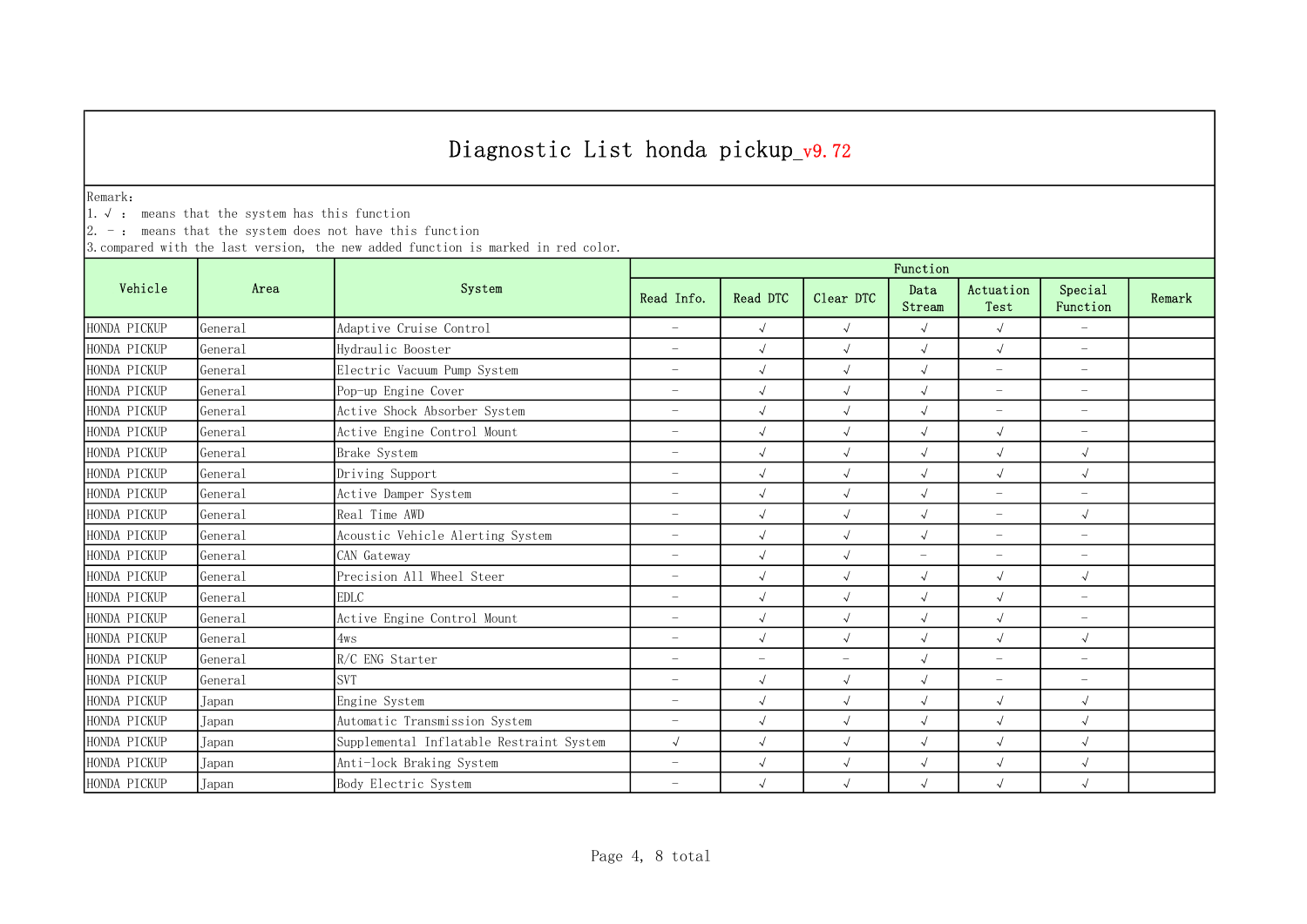Remark:

1.√ : means that the system has this function

 $2. -:$  means that the system does not have this function

|              |       | System                           | Function                 |                          |                          |                          |                          |                          |        |  |
|--------------|-------|----------------------------------|--------------------------|--------------------------|--------------------------|--------------------------|--------------------------|--------------------------|--------|--|
| Vehicle      | Area  |                                  | Read Info.               | Read DTC                 | Clear DTC                | Data<br>Stream           | Actuation<br>Test        | Special<br>Function      | Remark |  |
| HONDA PICKUP | Japan | Electric Power Steering          | $\overline{\phantom{a}}$ | $\sqrt{ }$               | $\sqrt{ }$               | $\sqrt{ }$               | $\sqrt{ }$               | $\overline{\phantom{a}}$ |        |  |
| HONDA PICKUP | Japan | Tire Pressure Monitor System     | $\overline{\phantom{m}}$ | $\sqrt{ }$               | $\sqrt{ }$               | $\sqrt{2}$               | $\sqrt{ }$               | $\overline{\phantom{m}}$ |        |  |
| HONDA PICKUP | Japan | SH-AWD                           | $\overline{\phantom{m}}$ | $\sqrt{ }$               | $\sqrt{ }$               | $\sqrt{ }$               | $\sqrt{ }$               | $\overline{\phantom{m}}$ |        |  |
| HONDA PICKUP | Japan | SMART-H                          | $\overline{\phantom{m}}$ | $\sqrt{ }$               | $\sqrt{ }$               | $\sqrt{2}$               | $\sqrt{2}$               | $\overline{\phantom{a}}$ |        |  |
| HONDA PICKUP | Japan | Immobilizer System               | $\overline{\phantom{a}}$ | $\overline{\phantom{a}}$ | $\overline{\phantom{a}}$ | $\sqrt{2}$               | $\overline{\phantom{m}}$ | $\overline{\phantom{a}}$ |        |  |
| HONDA PICKUP | Japan | Integrated Motor Assist System   | $\overline{\phantom{a}}$ | $\sqrt{ }$               | $\sqrt{ }$               | $\sqrt{ }$               | $\sqrt{ }$               | $\sqrt{ }$               |        |  |
| HONDA PICKUP | Japan | VTM 4                            | $\overline{\phantom{0}}$ |                          | $\sqrt{ }$               | $\sqrt{ }$               | $\overline{\phantom{0}}$ | $\overline{\phantom{a}}$ |        |  |
| HONDA PICKUP | Japan | Adaptive Cruise Control          | $\overline{\phantom{0}}$ | $\sqrt{ }$               | $\sqrt{ }$               | $\sqrt{2}$               | $\sqrt{2}$               | $\overline{\phantom{0}}$ |        |  |
| HONDA PICKUP | Japan | Hydraulic Booster                | $\overline{\phantom{0}}$ |                          | $\sqrt{ }$               | $\sqrt{2}$               | $\sqrt{2}$               | $\overline{\phantom{m}}$ |        |  |
| HONDA PICKUP | Japan | Electric Vacuum Pump System      | $\overline{\phantom{m}}$ | $\sqrt{ }$               | $\sqrt{ }$               | $\sqrt{2}$               | $\overline{\phantom{m}}$ | $\overline{\phantom{m}}$ |        |  |
| HONDA PICKUP | Japan | Pop-up Engine Cover              | $\overline{\phantom{m}}$ | $\sqrt{}$                | $\sqrt{ }$               | $\sqrt{2}$               | $\overline{\phantom{m}}$ | $\overline{\phantom{m}}$ |        |  |
| HONDA PICKUP | Japan | Active Shock Absorber System     | $\overline{\phantom{m}}$ | $\sqrt{ }$               | $\sqrt{ }$               | $\sqrt{2}$               | $\overline{\phantom{m}}$ | $\overline{\phantom{a}}$ |        |  |
| HONDA PICKUP | Japan | Active Engine Control Mount      | $\overline{\phantom{m}}$ | $\sqrt{ }$               | $\sqrt{ }$               | $\sqrt{2}$               | $\sqrt{2}$               | $\overline{\phantom{m}}$ |        |  |
| HONDA PICKUP | Japan | Brake System                     | $\overline{\phantom{m}}$ | $\sqrt{}$                | $\sqrt{ }$               | $\sqrt{2}$               | $\sqrt{2}$               | $\sqrt{ }$               |        |  |
| HONDA PICKUP | Japan | Driving Support                  | $\overline{\phantom{a}}$ | $\sqrt{ }$               | $\sqrt{ }$               | $\sqrt{2}$               | $\sqrt{2}$               | $\sqrt{ }$               |        |  |
| HONDA PICKUP | Japan | Active Damper System             | $\overline{\phantom{m}}$ | $\sqrt{ }$               | $\sqrt{ }$               | $\sqrt{2}$               | $\overline{\phantom{m}}$ | $\overline{\phantom{a}}$ |        |  |
| HONDA PICKUP | Japan | Real Time AWD                    | $\overline{\phantom{a}}$ | $\sqrt{ }$               | $\sqrt{ }$               | $\sqrt{2}$               | $\overline{\phantom{0}}$ | $\sqrt{ }$               |        |  |
| HONDA PICKUP | Japan | Acoustic Vehicle Alerting System | $\overline{\phantom{0}}$ |                          | $\sqrt{ }$               | $\sqrt{2}$               | $\overline{\phantom{0}}$ | $\overline{\phantom{m}}$ |        |  |
| HONDA PICKUP | Japan | CAN Gateway                      | $\overline{\phantom{0}}$ | $\sqrt{ }$               | $\sqrt{ }$               | $\overline{\phantom{0}}$ | $\overline{\phantom{0}}$ | $\overline{\phantom{m}}$ |        |  |
| HONDA PICKUP | Japan | Precision All Wheel Steer        | $\overline{\phantom{a}}$ | $\sqrt{ }$               | $\sqrt{ }$               | $\sqrt{2}$               | $\sqrt{2}$               | $\sqrt{ }$               |        |  |
| HONDA PICKUP | Japan | <b>EDLC</b>                      | $\overline{\phantom{m}}$ | $\sqrt{ }$               | $\sqrt{ }$               | $\sqrt{ }$               | $\sqrt{2}$               | $\overline{\phantom{0}}$ |        |  |
| HONDA PICKUP | Japan | Active Engine Control Mount      | $\overline{\phantom{m}}$ | $\sqrt{ }$               | $\sqrt{ }$               | $\sqrt{2}$               | $\sqrt{2}$               | $\overline{\phantom{m}}$ |        |  |
| HONDA PICKUP | Japan | 4ws                              | $\overline{\phantom{m}}$ | $\sqrt{ }$               | $\sqrt{ }$               | $\sqrt{ }$               | $\sqrt{2}$               | $\sqrt{ }$               |        |  |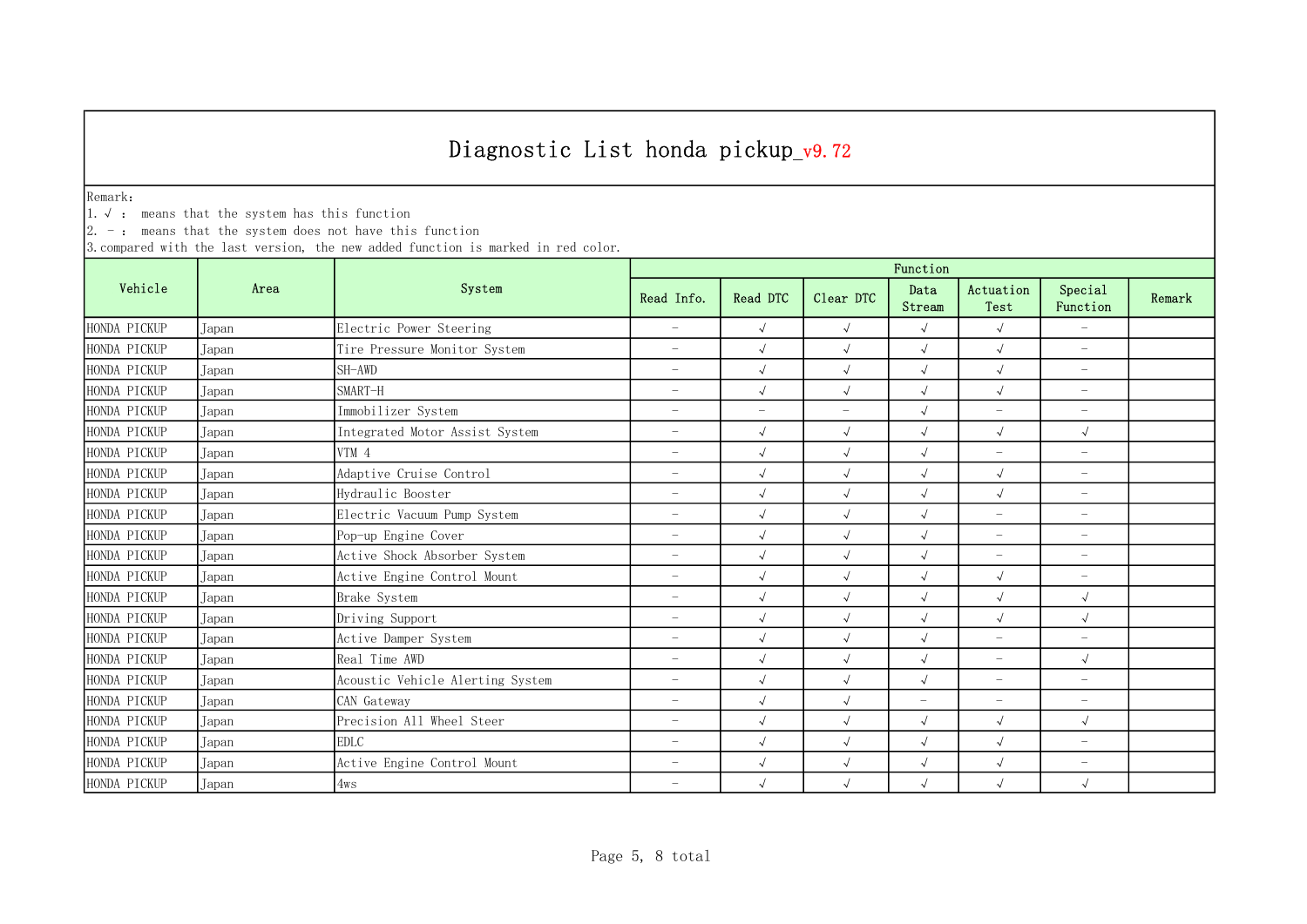Remark:

1.√ : means that the system has this function

 $2. -:$  means that the system does not have this function

|              | Area          | System                                   | Function                 |                          |                          |                |                          |                          |        |  |
|--------------|---------------|------------------------------------------|--------------------------|--------------------------|--------------------------|----------------|--------------------------|--------------------------|--------|--|
| Vehicle      |               |                                          | Read Info.               | Read DTC                 | Clear DTC                | Data<br>Stream | Actuation<br>Test        | Special<br>Function      | Remark |  |
| HONDA PICKUP | Japan         | R/C ENG Starter                          | $\overline{\phantom{a}}$ | $\overline{\phantom{0}}$ | $\overline{\phantom{m}}$ | $\sqrt{ }$     | $\equiv$                 | $\overline{\phantom{0}}$ |        |  |
| HONDA PICKUP | Japan         | <b>SVT</b>                               | $\overline{\phantom{a}}$ | $\sqrt{ }$               | $\sqrt{ }$               | $\sqrt{ }$     | $\equiv$                 | $\overline{\phantom{m}}$ |        |  |
| HONDA PICKUP | Latin America | Engine System                            | $\overline{\phantom{a}}$ | $\sqrt{2}$               | $\sqrt{ }$               | $\sqrt{ }$     | $\sqrt{2}$               | $\sqrt{ }$               |        |  |
| HONDA PICKUP | Latin America | Automatic Transmission System            | $\overline{\phantom{m}}$ | $\sqrt{2}$               | $\sqrt{ }$               | $\sqrt{ }$     | $\sqrt{2}$               | $\sqrt{ }$               |        |  |
| HONDA PICKUP | Latin America | Supplemental Inflatable Restraint System | $\sqrt{ }$               |                          | $\sqrt{ }$               | $\sqrt{ }$     | $\sqrt{ }$               | $\sqrt{ }$               |        |  |
| HONDA PICKUP | Latin America | Anti-lock Braking System                 | $\overline{\phantom{a}}$ |                          | $\sqrt{ }$               | $\sqrt{ }$     | $\sqrt{2}$               | $\sqrt{ }$               |        |  |
| HONDA PICKUP | Latin America | Body Electric System                     | $\overline{\phantom{a}}$ |                          | $\sqrt{ }$               | $\sqrt{ }$     | $\sqrt{2}$               | $\sqrt{ }$               |        |  |
| HONDA PICKUP | Latin America | Electric Power Steering                  | $\overline{\phantom{0}}$ | $\sqrt{ }$               | $\sqrt{ }$               | $\sqrt{ }$     | $\sqrt{ }$               | $\overline{\phantom{m}}$ |        |  |
| HONDA PICKUP | Latin America | Tire Pressure Monitor System             | $\overline{\phantom{0}}$ |                          | $\sqrt{ }$               | $\sqrt{ }$     | $\sqrt{2}$               | $\overline{\phantom{m}}$ |        |  |
| HONDA PICKUP | Latin America | SH-AWD                                   | $\overline{\phantom{a}}$ | $\sqrt{2}$               | $\checkmark$             | $\sqrt{ }$     | $\sqrt{}$                | $\overline{\phantom{0}}$ |        |  |
| HONDA PICKUP | Latin America | SMART-H                                  | $\overline{\phantom{a}}$ | $\sqrt{2}$               | $\sqrt{}$                | $\sqrt{ }$     | $\sqrt{ }$               | $\overline{\phantom{m}}$ |        |  |
| HONDA PICKUP | Latin America | Immobilizer System                       | $\overline{\phantom{a}}$ | $\overline{\phantom{0}}$ | $\overline{\phantom{m}}$ | $\sqrt{ }$     | $\overline{\phantom{m}}$ | $\overline{\phantom{m}}$ |        |  |
| HONDA PICKUP | Latin America | Integrated Motor Assist System           | $\overline{\phantom{m}}$ | $\sqrt{ }$               | $\sqrt{ }$               | $\sqrt{ }$     | $\sqrt{ }$               | $\sqrt{ }$               |        |  |
| HONDA PICKUP | Latin America | VTM 4                                    | $\overline{\phantom{a}}$ |                          | $\sqrt{ }$               | $\sqrt{ }$     | $\overline{\phantom{m}}$ | $\overline{\phantom{0}}$ |        |  |
| HONDA PICKUP | Latin America | Adaptive Cruise Control                  | $\overline{\phantom{a}}$ | $\sqrt{2}$               | $\sqrt{ }$               | $\sqrt{2}$     | $\sqrt{ }$               | $\overline{\phantom{m}}$ |        |  |
| HONDA PICKUP | Latin America | Hydraulic Booster                        | $\overline{\phantom{m}}$ |                          | $\sqrt{ }$               | $\sqrt{ }$     | $\sqrt{2}$               | $\qquad \qquad -$        |        |  |
| HONDA PICKUP | Latin America | Electric Vacuum Pump System              | $\overline{\phantom{a}}$ | $\sqrt{ }$               | $\sqrt{ }$               | $\sqrt{ }$     | $\overline{\phantom{m}}$ | $\overline{\phantom{m}}$ |        |  |
| HONDA PICKUP | Latin America | Pop-up Engine Cover                      | $\overline{\phantom{0}}$ |                          | $\sqrt{ }$               | $\sqrt{ }$     | $\overline{\phantom{0}}$ | $\overline{\phantom{m}}$ |        |  |
| HONDA PICKUP | Latin America | Active Shock Absorber System             | $\overline{\phantom{0}}$ |                          | $\sqrt{ }$               | $\sqrt{2}$     | $\overline{\phantom{0}}$ | $\overline{\phantom{0}}$ |        |  |
| HONDA PICKUP | Latin America | Active Engine Control Mount              | $\overline{\phantom{0}}$ | $\sqrt{ }$               | $\sqrt{ }$               | $\sqrt{2}$     | $\sqrt{2}$               | $\overline{\phantom{m}}$ |        |  |
| HONDA PICKUP | Latin America | Brake System                             | $\overline{\phantom{a}}$ | $\sqrt{ }$               | $\sqrt{ }$               | $\sqrt{ }$     | $\sqrt{ }$               | $\sqrt{ }$               |        |  |
| HONDA PICKUP | Latin America | Driving Support                          | $\overline{\phantom{m}}$ | $\sqrt{ }$               | $\sqrt{ }$               | $\sqrt{ }$     | $\sqrt{ }$               | $\sqrt{ }$               |        |  |
| HONDA PICKUP | Latin America | Active Damper System                     | $\overline{\phantom{0}}$ | $\sqrt{ }$               | $\sqrt{ }$               | $\sqrt{ }$     | $\overline{\phantom{0}}$ | $\overline{\phantom{0}}$ |        |  |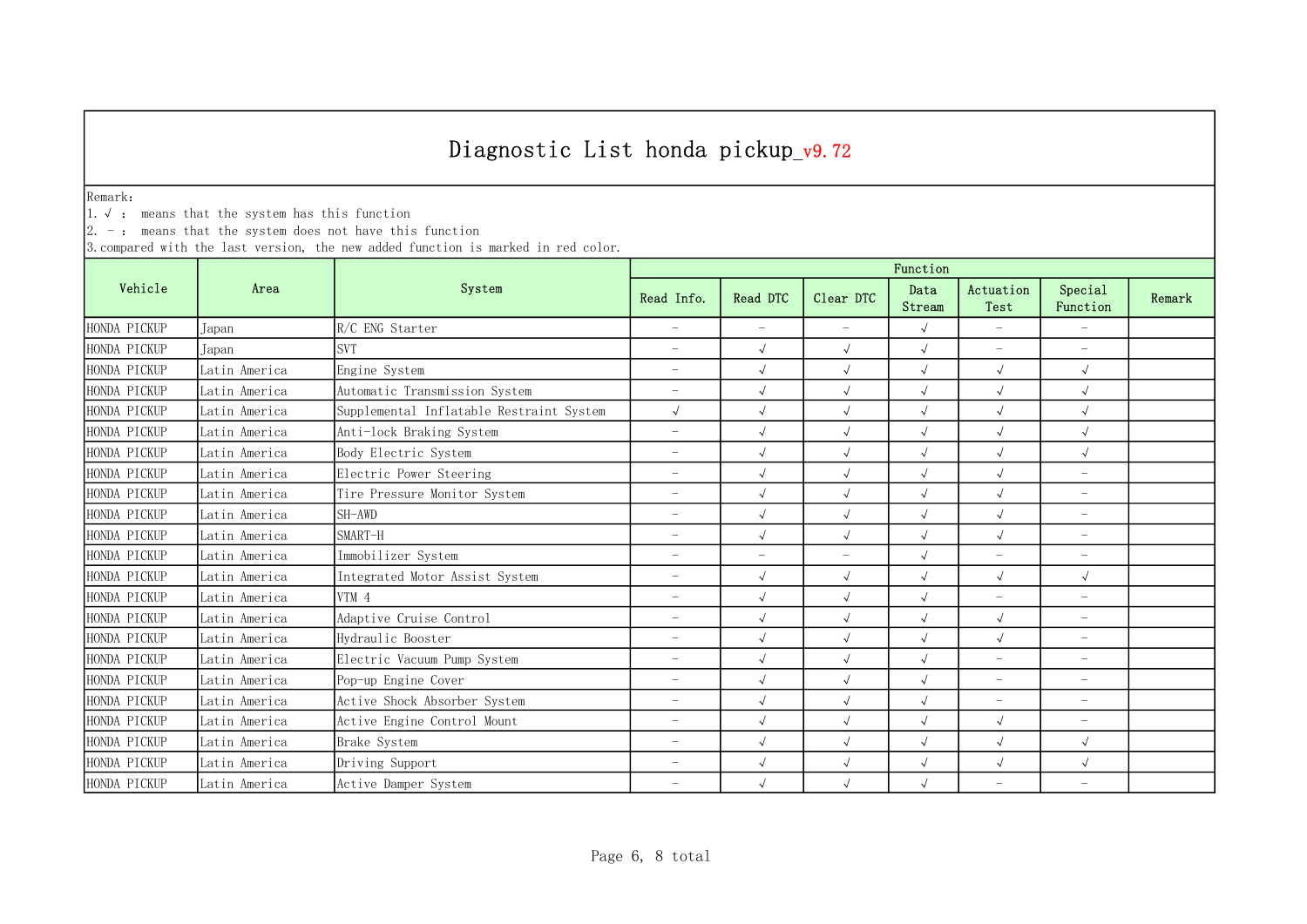Remark:

1.√ : means that the system has this function

 $2. -:$  means that the system does not have this function

|              | Area          | System                                   | Function                 |                          |                          |                          |                          |                          |        |  |
|--------------|---------------|------------------------------------------|--------------------------|--------------------------|--------------------------|--------------------------|--------------------------|--------------------------|--------|--|
| Vehicle      |               |                                          | Read Info.               | Read DTC                 | Clear DTC                | Data<br>Stream           | Actuation<br>Test        | Special<br>Function      | Remark |  |
| HONDA PICKUP | Latin America | Real Time AWD                            | $\overline{\phantom{m}}$ | $\sqrt{ }$               | $\sqrt{ }$               | $\sqrt{ }$               | $-$                      | $\sqrt{ }$               |        |  |
| HONDA PICKUP | Latin America | Acoustic Vehicle Alerting System         | $\overline{\phantom{a}}$ | $\sqrt{ }$               | $\sqrt{ }$               | $\sqrt{ }$               | $\overline{\phantom{m}}$ | $\overline{\phantom{m}}$ |        |  |
| HONDA PICKUP | Latin America | CAN Gateway                              | $\overline{\phantom{0}}$ | $\sqrt{2}$               | $\sqrt{ }$               | $\overline{\phantom{0}}$ | $\overline{\phantom{m}}$ | $\overline{\phantom{m}}$ |        |  |
| HONDA PICKUP | Latin America | Precision All Wheel Steer                | $\overline{\phantom{a}}$ |                          | $\sqrt{ }$               | $\sqrt{ }$               | $\sqrt{2}$               | $\sqrt{ }$               |        |  |
| HONDA PICKUP | Latin America | <b>EDLC</b>                              | $\overline{\phantom{m}}$ |                          | $\sqrt{ }$               | $\sqrt{ }$               | $\sqrt{2}$               | $\overline{\phantom{m}}$ |        |  |
| HONDA PICKUP | Latin America | Active Engine Control Mount              | $\overline{\phantom{m}}$ | $\sqrt{ }$               | $\sqrt{ }$               | $\sqrt{ }$               | $\sqrt{ }$               | $\overline{\phantom{m}}$ |        |  |
| HONDA PICKUP | Latin America | R/C ENG Starter                          | $\overline{\phantom{0}}$ | $\overline{\phantom{0}}$ | $\overline{\phantom{a}}$ | $\sqrt{ }$               | $\overline{\phantom{m}}$ | $\overline{\phantom{0}}$ |        |  |
| HONDA PICKUP | Latin America | <b>SVT</b>                               | $\overline{\phantom{a}}$ | $\sqrt{ }$               | $\sqrt{ }$               | $\sqrt{ }$               | $\overline{\phantom{0}}$ | $\qquad \qquad -$        |        |  |
| HONDA PICKUP | United States | Engine System                            | $\overline{\phantom{a}}$ |                          | $\sqrt{ }$               | $\sqrt{ }$               | $\sqrt{ }$               | $\sqrt{ }$               |        |  |
| HONDA PICKUP | United States | Automatic Transmission System            | $\overline{\phantom{a}}$ | $\sqrt{ }$               | $\sqrt{2}$               | $\sqrt{ }$               | $\sqrt{2}$               | $\sqrt{ }$               |        |  |
| HONDA PICKUP | United States | Supplemental Inflatable Restraint System | $\sqrt{ }$               | $\sqrt{ }$               | $\sqrt{ }$               | $\sqrt{ }$               | $\sqrt{ }$               | $\sqrt{ }$               |        |  |
| HONDA PICKUP | United States | Anti-lock Braking System                 | $\overline{\phantom{a}}$ | $\sqrt{ }$               | $\sqrt{ }$               | $\sqrt{2}$               | $\sqrt{ }$               | $\sqrt{ }$               |        |  |
| HONDA PICKUP | United States | Body Electric System                     | $\overline{\phantom{a}}$ | $\sqrt{2}$               | $\sqrt{ }$               | $\sqrt{ }$               | $\sqrt{ }$               | $\sqrt{ }$               |        |  |
| HONDA PICKUP | United States | Electric Power Steering                  | $\overline{\phantom{a}}$ |                          | $\sqrt{ }$               | $\sqrt{ }$               |                          | $-$                      |        |  |
| HONDA PICKUP | United States | Tire Pressure Monitor System             | $\overline{\phantom{m}}$ | $\sqrt{ }$               | $\sqrt{ }$               | $\sqrt{ }$               | $\sqrt{ }$               | $\overline{\phantom{m}}$ |        |  |
| HONDA PICKUP | United States | SH-AWD                                   | $\overline{\phantom{a}}$ |                          | $\sqrt{ }$               | $\sqrt{ }$               | $\sqrt{ }$               | $\overline{\phantom{m}}$ |        |  |
| HONDA PICKUP | United States | SMART-H                                  | $\overline{\phantom{m}}$ | $\sqrt{ }$               | $\sqrt{ }$               | $\sqrt{ }$               | $\sqrt{ }$               | $\overline{\phantom{m}}$ |        |  |
| HONDA PICKUP | United States | Immobilizer System                       | $\overline{\phantom{0}}$ | $\overline{\phantom{0}}$ | $\overline{\phantom{a}}$ | $\sqrt{2}$               | $\overline{\phantom{a}}$ | $\overline{\phantom{m}}$ |        |  |
| HONDA PICKUP | United States | Integrated Motor Assist System           | $\overline{\phantom{a}}$ | $\sqrt{ }$               | $\sqrt{ }$               | $\sqrt{ }$               | $\sqrt{2}$               | $\sqrt{ }$               |        |  |
| HONDA PICKUP | United States | VTM 4                                    | $\overline{\phantom{a}}$ | $\sqrt{ }$               | $\sqrt{2}$               | $\sqrt{ }$               | $\equiv$                 | $\overline{\phantom{m}}$ |        |  |
| HONDA PICKUP | United States | Adaptive Cruise Control                  | $\overline{\phantom{a}}$ | $\sqrt{ }$               | $\sqrt{ }$               | $\sqrt{ }$               | $\sqrt{ }$               | $\overline{\phantom{m}}$ |        |  |
| HONDA PICKUP | United States | Hydraulic Booster                        | $\overline{\phantom{m}}$ | $\sqrt{ }$               | $\sqrt{ }$               | $\sqrt{ }$               | $\sqrt{ }$               | $\overline{\phantom{m}}$ |        |  |
| HONDA PICKUP | United States | Electric Vacuum Pump System              | $\overline{\phantom{0}}$ |                          | $\sqrt{ }$               | $\sqrt{ }$               | $\overline{\phantom{a}}$ | $\overline{\phantom{0}}$ |        |  |